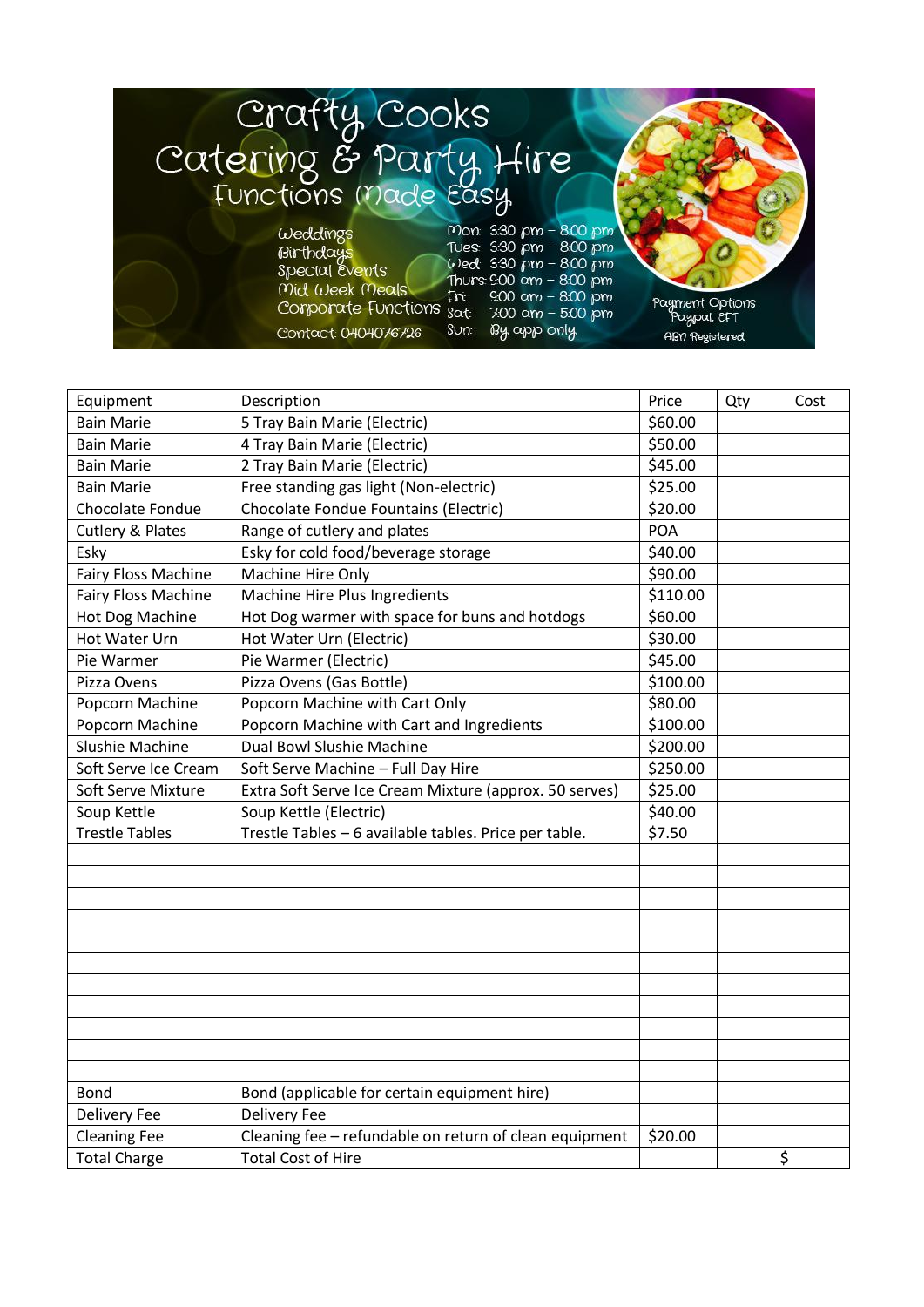## **Soft Serve Ice Cream Machines**

Hire of Soft Serve Ice Cream Machines comes with mixture for approximately 100 cones, and comes with cones, cups and toppings.

Extra Ice Cream mixture is available at \$25 per bag.

## **Terms and Conditions**

Hirer acknowledges that they have been educated in the correct use of any equipment hired by Crafty Cooks Catering.

Standard hire is for 24 hours from time of pickup or delivery of equipment. Additional late fees will apply if equipment is not returned on time. Long-term hire is available upon request.

Should hire equipment not be returned or not be available for collection by Crafty Cooks Catering at the agreed upon time, additional collection fees will apply.

Hire equipment must be cleaned before being returned to, or collected by, Crafty Cooks Catering otherwise cleaning fees will apply.

Crafty Cooks Catering will not be liable for any damage or loss caused to any person, property, animal or item arising from the carriage, use/misuse or handling of equipment hired. Responsibility of any such damage or loss is the sole responsibility of the hirer.

Prices are based on pickup of hired equipment from Angle Vale. If delivery of equipment is required, additional fees will be charged based on location of venue.

Hirer accepts responsibility for any equipment hired from Crafty Cooks Catering. Hirer must pay for the repair or replacement (at Craft Cooks Catering's discretion) of any equipment that has been damaged or broken during its hire.

A bond may be payable for certain items of hire equipment. This bond will be refunded on the return of clean and undamaged hire equipment.

A copy of a current South Australian driver's licence will be required for hire of equipment.

## **Warning**

Some pieces of hire equipment have hot surfaces when in use and caution must be taken. The hirer accepts full responsibility for the use and handling of equipment, and any injury or loss incurred due to this.